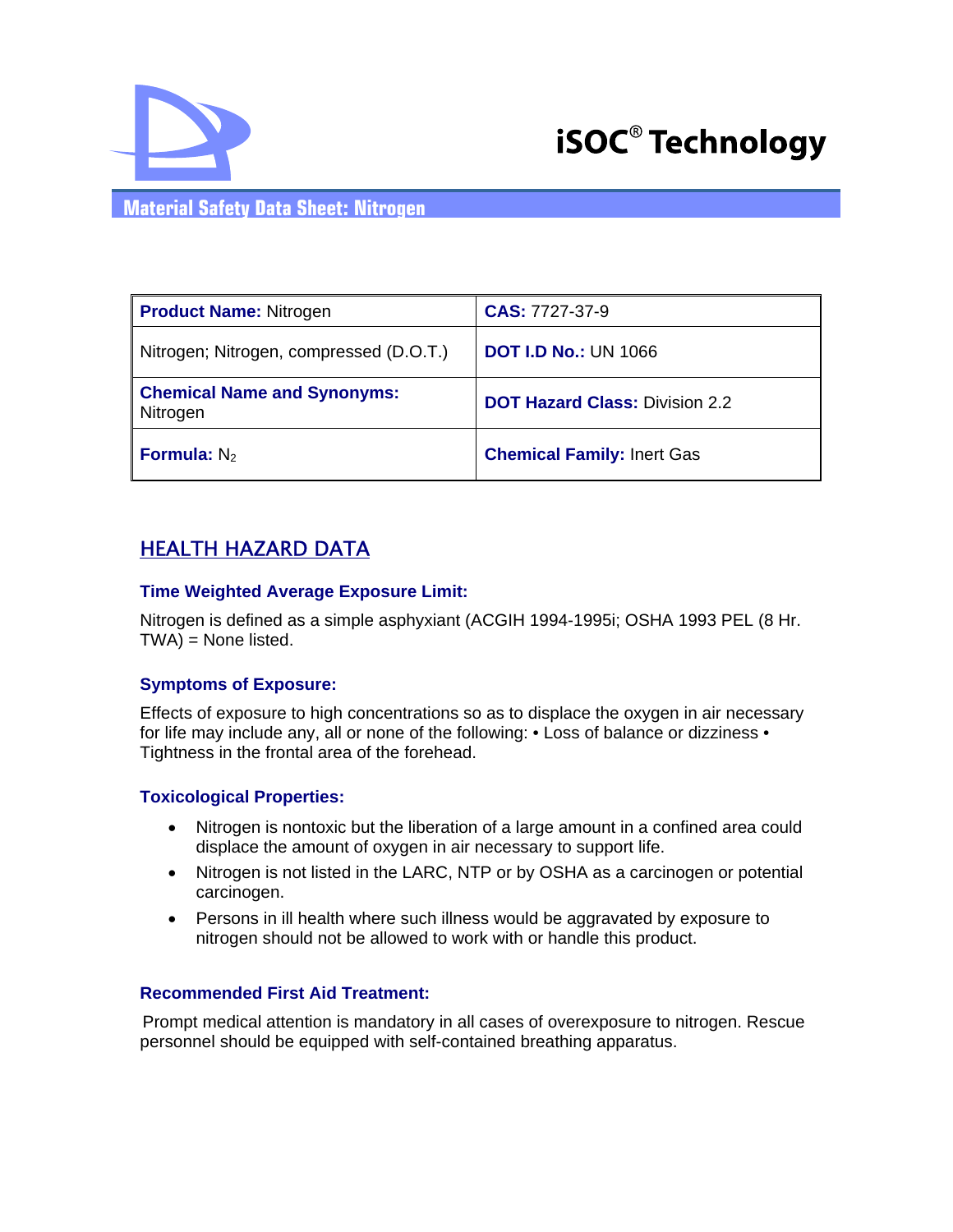Inhalation: Conscious persons should be assisted to an uncontaminated area and inhale fresh air. Quick removal from the contaminated area is most important. Unconscious persons should be moved to an uncontaminated area, given assisted respiration and supplemental oxygen. Further treatment should be symptomatic and supportive.

| <b>Hazardous Mixtures of other Liquids, Solids or Gases:</b><br>None.                          |                                                                      |  |  |
|------------------------------------------------------------------------------------------------|----------------------------------------------------------------------|--|--|
| <b>PHYSICAL DATA</b>                                                                           |                                                                      |  |  |
| <b>Boiling Point: -320.5°F (-195.8°C)</b>                                                      | <b>Liquid Density at Boiling Point:</b><br>4.43 lb/ft3 (70.96 kg/m3) |  |  |
| <b>Vapor Pressure</b> @ 70°F (21.1°C) = Above the<br>critical temperature of -232.6°F (-147°C) | Gas Density at 70°F. 1 atm .0725<br>lb/ft3 (1.161 kg/m3)             |  |  |
| <b>Solubility in Water: Very slightly</b>                                                      | <b>Freezing Point: -345.9°F (-209.9°C)</b>                           |  |  |
| <b>Evaporation Rate: N/A (Gas)</b>                                                             | <b>Specific Gravity (AIR=1) @ 70°F</b><br>$(21.1^{\circ}C) = 0.97$   |  |  |
| <b>Appearance and Odor:</b> Colorless, odorless gas                                            |                                                                      |  |  |

# FIRE AND EXPLOSION HAZARD DATA

| <b>Flash Point (Method used):</b><br>N/A Gas                                                                                      | <b>Auto Ignition Temperature:</b><br>N/A | <b>Flammable Limits %</b><br>by Volume: LEL N/A<br><b>UEL N/A</b>  |  |
|-----------------------------------------------------------------------------------------------------------------------------------|------------------------------------------|--------------------------------------------------------------------|--|
| <b>Extinguishing Media:</b> Carbon dioxide, dry chemical                                                                          |                                          | <b>Electrical</b><br><b>Classification:</b><br><b>Nonhazardous</b> |  |
| <b>Special Fire fighting Procedures: Nonflammable inert gas</b>                                                                   |                                          |                                                                    |  |
| <b>Unusual Fire and Explosion Hazards: If cylinders are involved in a fire, safely relocate or</b><br>keep cool with water spray. |                                          |                                                                    |  |

# REACTIVITY DATA

**Stability:** Stable **Incompatibility (Materials to Avoid):** None **Hazardous Decomposition Products:** None **Hazardous Polymerization:** Will not occur **Conditions to Avoid**: None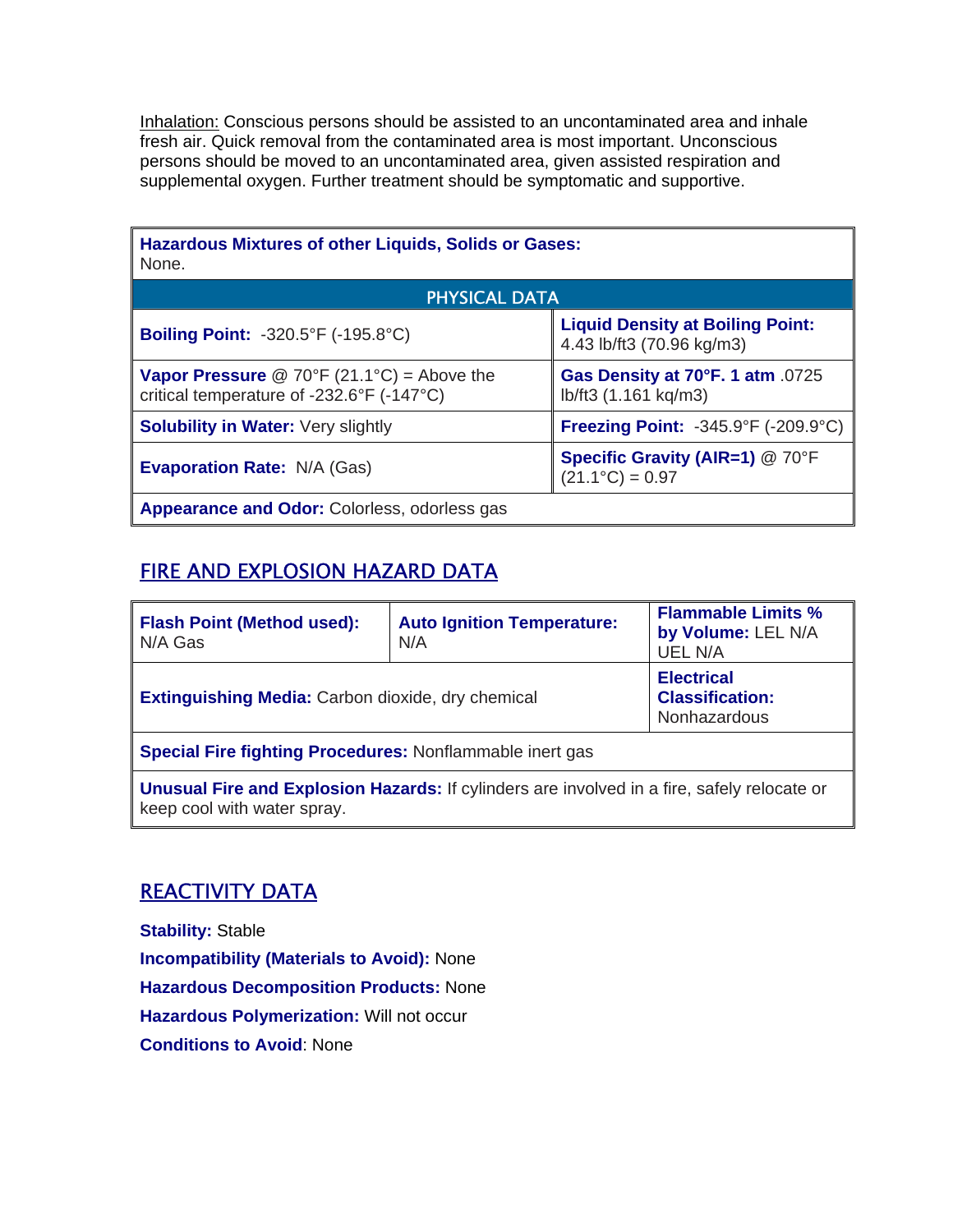## SPILL OR LEAK PROCEDURES

#### **Steps to be taken in case material is released or spilled:**

Evacuate all personnel from affected area. Use appropriate protective equipment. If leak is in container or container valve, contact your closest supplier location or call the emergency telephone number listed herein.

#### **Waste disposal methods:**

Do not attempt to dispose of waste or unused quantities. Return in the shipping container properly labeled, with any valve outlet plugs or caps secured and valve protection cap in place to your supplier. For emergency disposal assistance, contact your closest supplier location or call the emergency telephone number listed herein.

## SPECIAL PROTECTION INFORMATION

**Respiratory Protection (Specify type):** Positive pressure air line with mask or selfcontained breathing apparatus should be available for emergency use.

**Ventilation:** See Local Exhaust

**Protective Gloves:** Any material

**Eye Protection:** Safety goggles or glasses

**Other Protective Equipment: Safety shoes** 

## SPECIAL PRECAUTIONS

#### **Special Labeling Information:**

DOT Shipping Name: Nitrogen, Compressed DOT Hazard Class: Division 2.2 DOT Shipping Label: Nonflammable Gas I.D. No.: UN 1066

#### **Special Handling Recommendation:**

Use only in well-ventilated areas. Valve protection caps must remain in place unless cylinder is secured with valve outlet piped to use point. Do not drag, slide or roll cylinders. Use a suitable hand truck for cylinder movement. Use a pressure reducing regulator when connecting cylinder to lower pressure (<3,000 psig) piping or systems. Do not heat cylinder by any means to increase the discharge rate of product from cylinder. Use a check valve or trap in the discharge line to prevent hazardous back flow into the cylinder. For additional handling recommendations, consult Compressed Gas Association's Pamphlets P-1, P-9, P-14, and Safety Bulletin SB-2.